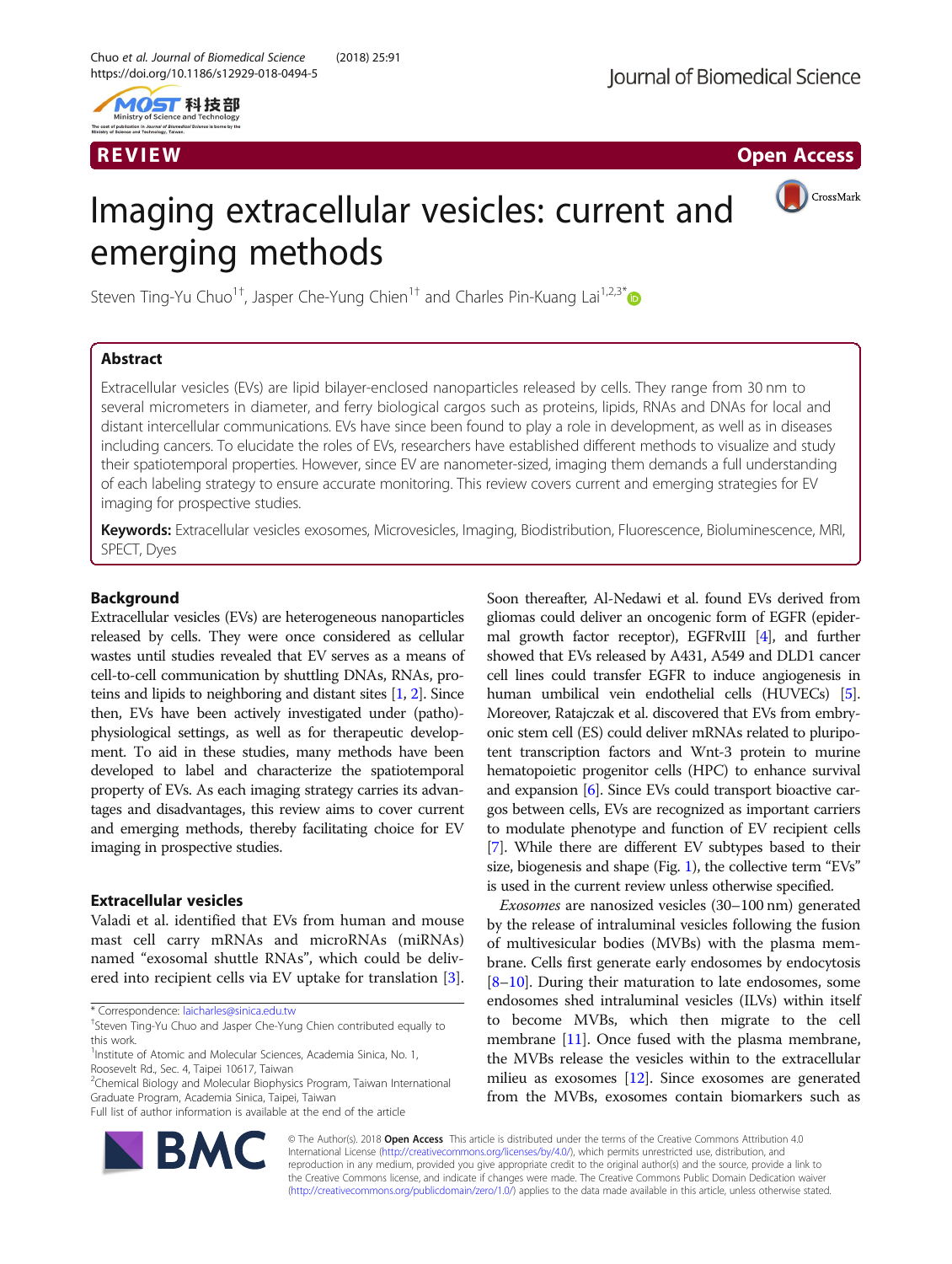<span id="page-1-0"></span>

Alix and tumor susceptibility gene 101 (Tsg101) which relate to ILV formation in endosomal sorting complex required for transport (ESCRT) [\[13\]](#page-7-0). Exosomes from dendritic cells, HeLa cells, human embryonic kidney cells 293 T (HEK293T) and retinal pigmented epithelial cells (RPE-1) were discovered to have tetraspanins like CD9, CD81 and CD63 which relate to endosomal vesicle trafficking [\[14,](#page-7-0) [15\]](#page-7-0). Therefore, these tetraspanins are also considered as common exosomal markers.

Zhang et al. identified two kind of subpopulations of exosomes: large exosomes (Exo-L, 90–120 nm) and small exosomes (Exo-S, 60–80 nm) by asymmetric flow fieldflow fraction (AF4) [\[16\]](#page-7-0). Using transmission electron microscopy (TEM) and mass spectrometry (MS) analysis, Exo-S/L were confirmed as encapsulated particles [[15](#page-7-0)]. While both Exo-S/L exhibited similar biomarkers as exosomes including tetraspanins (CD9, CD63, CD81), Exo-S contained canonical exosomal proteins relating to ILVs, phagocytic vesicles, MVB and vacuoles like flotillin 1, flotillin 2, tweety family member 3, tetraspanin 14 and ESCRT-I subunit VPS37B. By contrast, Exo-L carried non-canonical proteins associated with membrane budding, late-endosome and trans-Golgi network such as annexin A1/A4/A5, charged multivesicular body protein 1A/2A/4B/5, vacuolar protein sorting 4 homologue B, heat shock protein family (Hsp40) member A1 and myosin IC. Furthermore, Zhang et al. identified a smaller, non-membranous nanoparticle named "exomere" (< 50

nm), which lacks the lipid bilayer of other EV subtypes [[15](#page-7-0)]. Exomeres are enriched with proteins involved in metabolism including glycolysis and mTORC1 metabolic pathway [[15](#page-7-0)], and its biological role remains to be elucidated in upcoming investigations.

Microvesicles (100–1000 nm) are shed from the surface of cells which are generally larger than exosomes. The outward budding is related to the interaction of TSG101 with arrestin domain-containing protein 1 (ARRDC1). After binding with ARRDC1, TSG101 relocates from endosomes to the plasma membrane and facilitate MV release through Gag-mediated budding [\[17](#page-7-0), [18\]](#page-7-0). MVs share some of the biomarkers with exosomes like CD63 [[19\]](#page-7-0), and both MVs and exosomes are known to transport bioactive cargos between cells [\[6](#page-7-0)].

Oncosomes or large oncosomes are large EVs released by cancer cells (1000–10,000 nm). They could be released like microvesicles by vesicle budding and membrane scission [[20](#page-7-0), [21\]](#page-7-0) Oncosomes are frequently found in highly aggressive cancer cells as non-apoptotic plasma membrane blebs during amoeboid mode of cancer invasion [\[22\]](#page-7-0). Wolf et al. discovered that amoeboid-like tumor cells continuously expand and retract oncosomes around cell surface when tumor cells go through 3D collagen matrix [\[22\]](#page-7-0). Clancy et al. found the release of oncosomes from amoeboid-like invasive tumor cell, which is facilitated by soluble N-ethylmaleimide-sensitive-factor attachment protein receptor (SNARE) protein and vesicle-associated membrane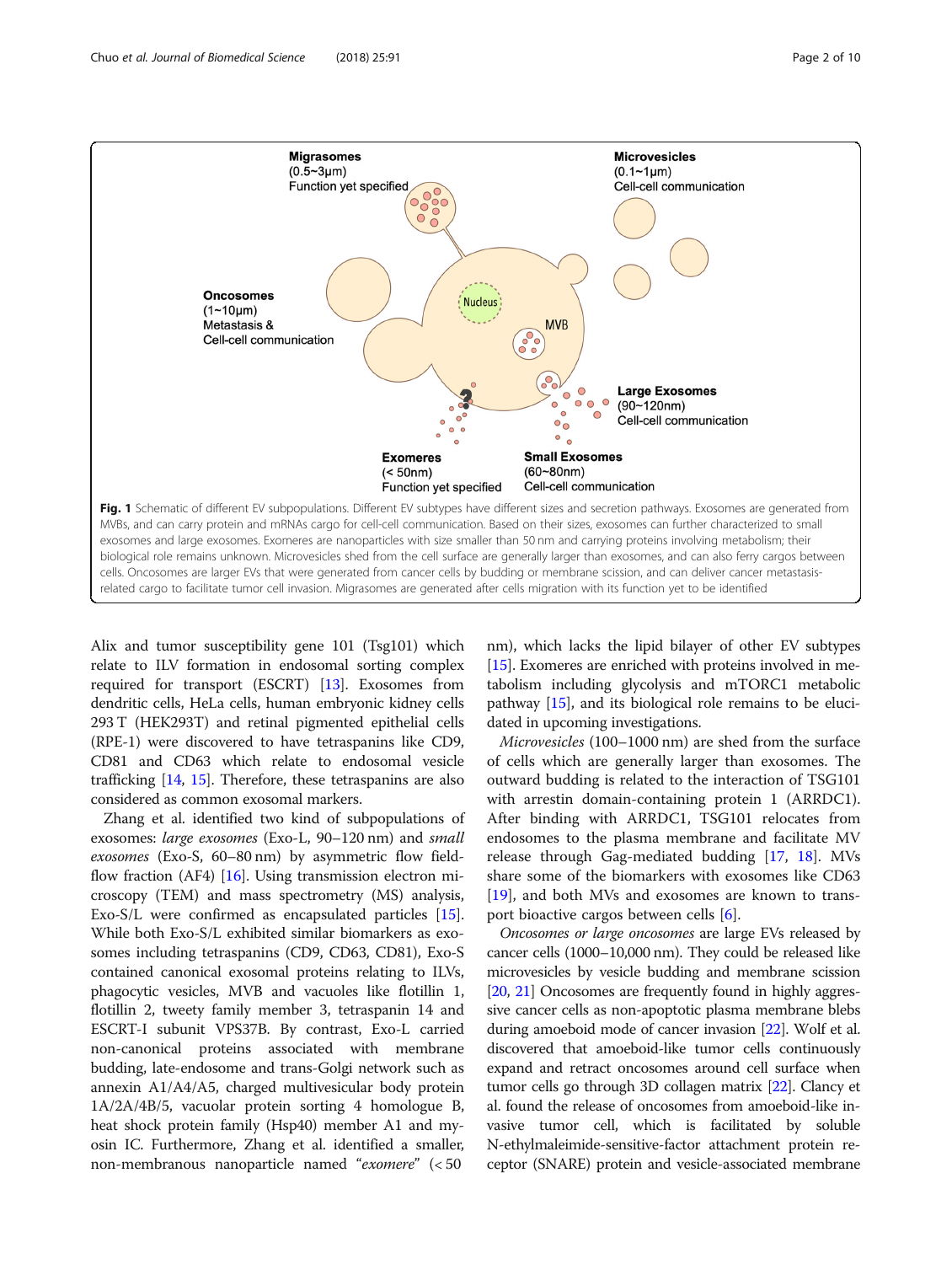protein (VAMP) with cargo delivery of membrane-type 1 matrix metalloprotease (MT1-MMP) [\[21,](#page-7-0) [23,](#page-7-0) [24](#page-7-0)]. Since MT1-MMP is a facilitator of tumor cell invasion and extracellular matrix (ECM) proteolysis [[25](#page-7-0), [26](#page-8-0)], oncosomes are suggested to play an important role in tumor cell invasion.

Migrasomes (up to 3000 nm) are oval shaped microvesicles containing small vesicles formed during cell migration. Liang et al. discovered that cells secrete migrasomes from tips of their retraction fibers, which the authors described as pomegranate-like structures (PLS) [\[27\]](#page-8-0). PLS were found to express tetraspanin-4 (TSPAN4) as a PLS marker [\[27](#page-8-0)]. With time-lapse fluorescence imaging of TSPAN4-green fluorescent protein (GFP)-expressing normal rat kidney (NRK) cells, the authors found migrasome release was migration-dependent [\[27\]](#page-8-0). Yet, migrasome function remains to be elucidated.

Although EV subtypes have different routes of biogenesis, biomarkers and sizes, their respective biological roles remain to be fully characterized. With the recent advances in EV labeling and imaging technologies, a more comprehensive understanding on the properties of EV subtypes may be made possible.

# EV imaging

EV imaging plays an important role in revealing spatiotemporal property of EVs to further our understandings in the molecular biology, as well as therapeutic potential of EVs. In vitro EV imaging helps researchers to understand the physical property of EVs such as the mechanism of EV release  $[28]$  $[28]$  and uptake  $[1, 29]$  $[1, 29]$  $[1, 29]$  $[1, 29]$  $[1, 29]$ , or biomarkers expressed on the EV surface [\[30,](#page-8-0) [31\]](#page-8-0). In vivo EV imaging aids in unveiling the biodistribution of EVs, which can be used to characterize pharmacokinetic property of EVs as a drug and/or theranostics vehicle. However, imaging and tracking EVs can be challenging due to their small sizes, often requiring labeling prior to their subsequent visualization (Fig. 2). Many imaging tools and labeling methods have since been developed to assist researchers in monitoring EVs both in vitro and in vivo (Fig. [3](#page-3-0)). In this review, we will focus on the advantages and disadvantages of commonly used methods for EV visualization for basic and preclinical studies.

# EV imaging with Electron microscopy

Electron microscopy has been considered as a standard imaging method for observing nanosized samples, including EVs [\[32](#page-8-0)–[34\]](#page-8-0). Since electron microscopy typically has a resolution around 0.5 nm which is smaller than exosomes, it may provide detailed structural information of EVs. It is important to note that electron microscopy cannot image EVs in their native state because the samples need to be fixed and processed prior to imaging. Here we will discuss the common electron microscopy methods used for EV imaging:

# Transmission Electron microscopy

Transmission electron microscopy (TEM) is the most common type of electron microscopies for EV imaging, such as exosomes  $[35]$ , microvesicles  $[36]$  $[36]$ , oncosomes [[37\]](#page-8-0) and migrasomes [[27\]](#page-8-0). The samples prepared for

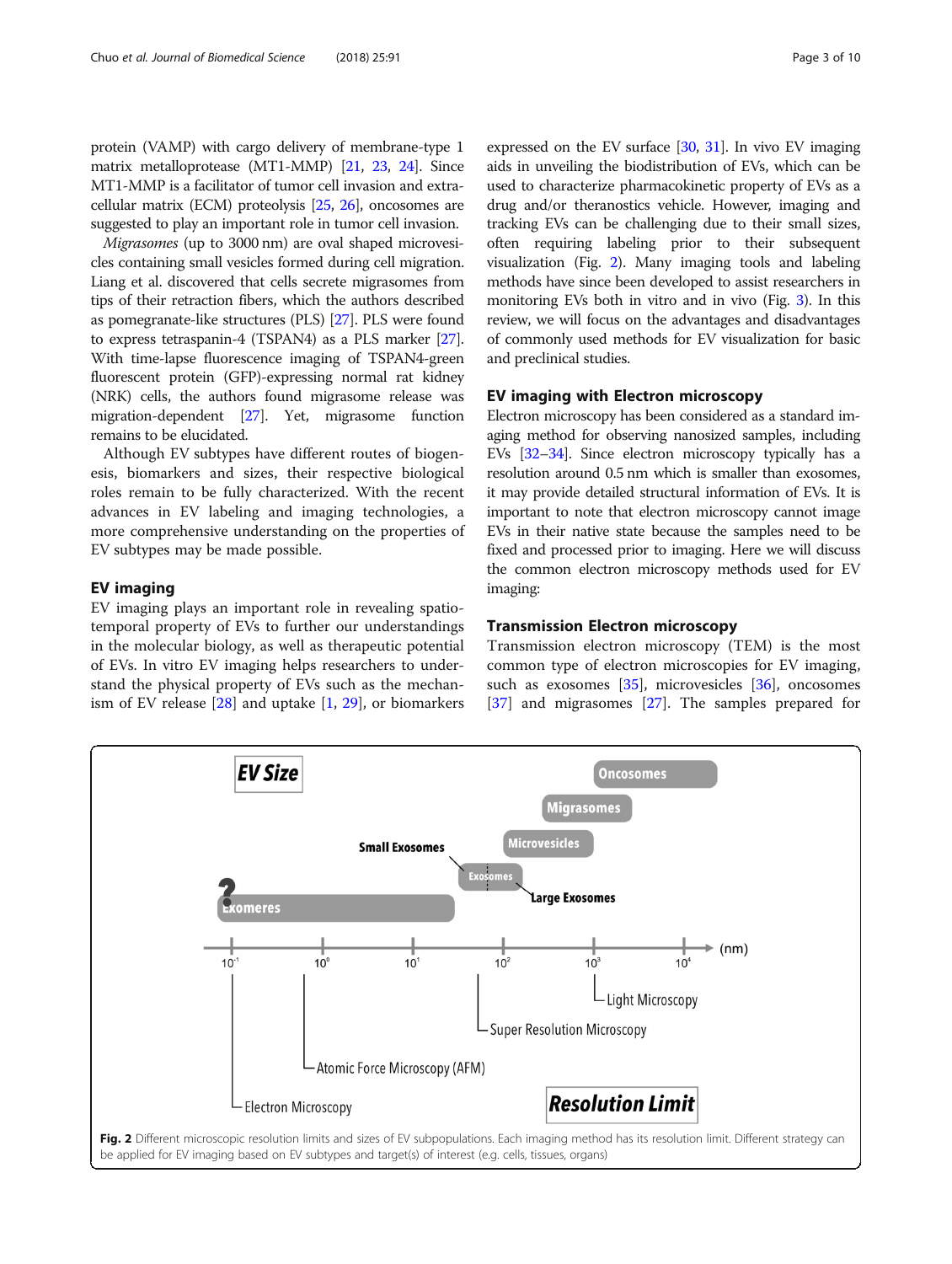<span id="page-3-0"></span>

TEM imaging are first fixed and later dehydrated. Following dehydration, the samples need to be embedded, sliced into nanometered thin sections, and mounted on a carbon coating grid for imaging. TEM uses electron beams to illuminate through prepared specimens, and the electron can either transmit or be diffracted by the specimens. A fluorescent screen or charge-couple device (CCD) will collect the transmitted electron for brightfield images, which is normally used for structure verification. Meanwhile, scattered electrons are collected to generate dark-field images, revealing the structure with a higher contrast. Notably, EVs observed by TEM often appear as cup shaped as a result of dehydration during sample preparation [[38](#page-8-0)] but can effectively reveal inner structure of EVs.

Using immunogold-labeling, TEM can further reveal EV proteins. Dickens et al. used correlative light-electron microscopy (CLEM) to visualize EVs released from GFPexpressing astrocytes, thereby demonstrating that the labeled EVs can be taken up by brain microvascular endothelial cells, the lung, liver and spleen, and subsequently induce leukocytes migration to brain lesion tissues [[39\]](#page-8-0). The immunogold-labeled method can also be used to quantitate cancer-associated marker from plasma EVs [\[40\]](#page-8-0), as well as to study disease mechanism involving EVs. For instance, Szempruch et al. recently found EVs secreted from a parasite, Trypanosoma brucei, causes host erythrocyte remodeling and subsequent anemia [\[41\]](#page-8-0).

# Scanning Electron microscopy

Scanning electron microscopy (SEM) uses electron beam to scan the surface of specimen to generate topography information. For SEM, samples are first chemically or cryogenically fixed followed by dehydration. The immobilized samples are then sputter-coated with a thin layer of conductive material such as gold or carbon for imaging. While some reports suggest EVs under SEM as round shaped [[42](#page-8-0)–[44](#page-8-0)], others report them as saucer shaped [\[45\]](#page-8-0). The latter observation may reflect EV collapse as a result of the dehydration process during sample preparation [\[45\]](#page-8-0).

Although SEM sample preparation is relatively simple when compared to that of TEM, which requires samples to be embedded and sectioned, several caveats need to considered. During sample preparation for SEM, a thin conductive layer around 2 to 10 nm is sputtered on the surface of sample to avoid accumulation of electron and to increase secondary electron generation. This thin layer of gold does not usually affect the imaging result. However, due to the small size of EVs, the thin layer of gold may affect the surface structure of EVs. A low-voltage SEM can avoid accumulation of charge and reduce radiation damage to the samples, thus bypassing the sputter coating process [\[44](#page-8-0)]. Chernyshev et al. also reported that "coffee ring effect" may occur as a result of the capillary flow during sample dehydration, thus creating bias in the result of EV size and amount [\[46](#page-8-0)]. To prevent such bias, the entire surface of specimen must be imaged and investigated [[46\]](#page-8-0).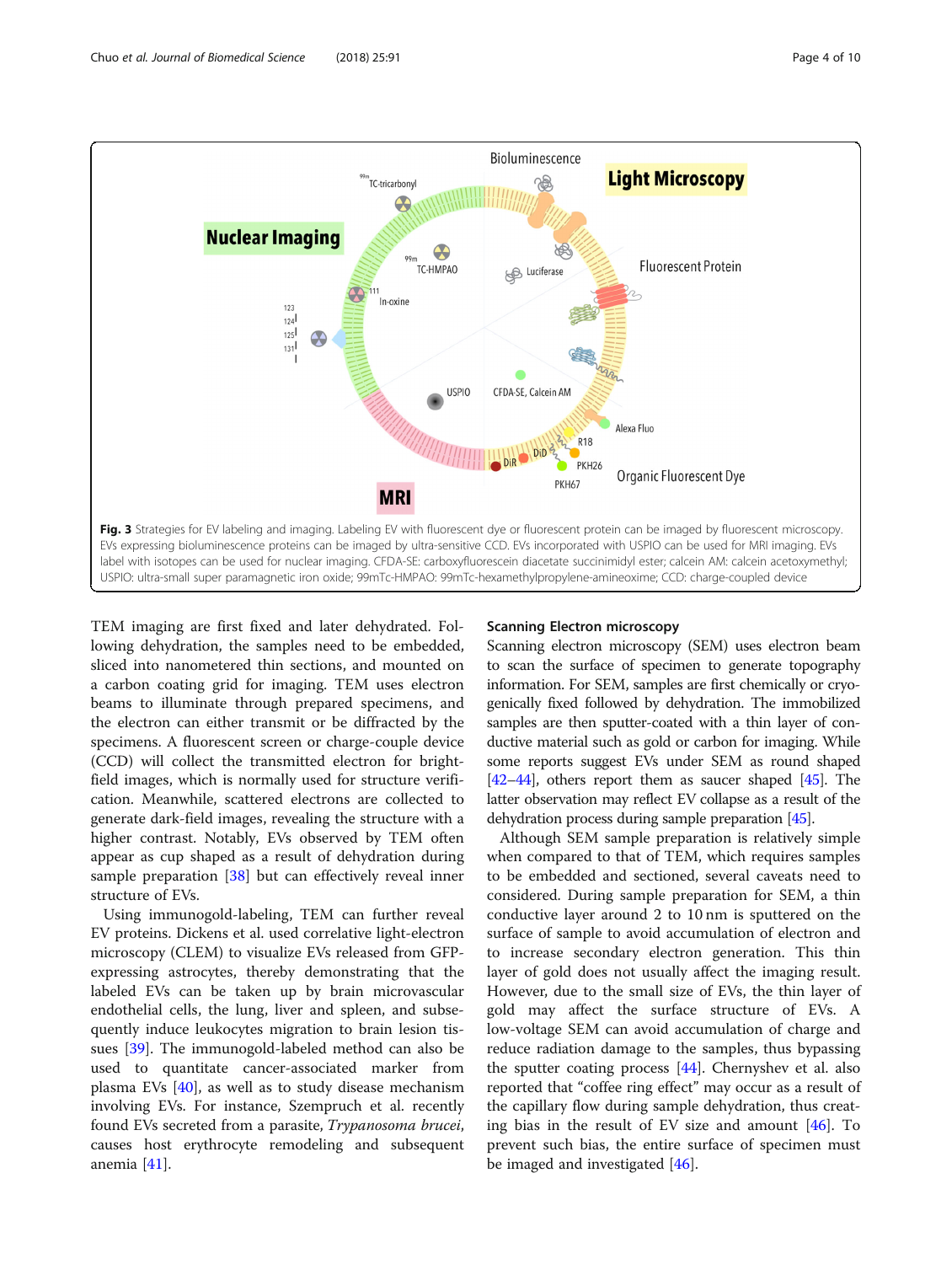# Cryo-electron microscopy

In cryo-electron microscopy (cryo-EM), samples will be fixed by cryo-immobilization where waters are vitrified instead of ice crystal formation in the sample by liquid ethane cooling. Cryo-immobilizing allows samples to be preserved in their native hydrated state, thus avoiding artifacts commonly caused by conventional fixation method such as cup shaped EVs [\[46,](#page-8-0) [47](#page-8-0)]. Combined with immunogold labeling, cryo-TEM can image EVs containing proteins and track EV uptake by recipient cells [[48](#page-8-0)], as well as distinguishing EV subgroups by their size [[49,](#page-8-0) [50](#page-8-0)]. Under cryo-EM, the specimens are imaged under extremely low temperature (below − 175 °C) as EVs are maintained in its original spherical shape [\[51\]](#page-8-0). Therefore the average size of EVs will appear to be bigger when compared to other EM methods [\[46\]](#page-8-0). After cryo-immobilization, samples can also undergo freezing substitution with fixing and embedding reagents for the specimens to be imaged under traditional TEM in room temperature. Since cryo-EM yields superior sample quality and morphology preservation over traditional EM methods [\[47](#page-8-0)], it is increasingly being applied to study EVs.

#### EV imaging with atomic force microscopy

Atomic force microscopy (AFM) uses a probe often made by silicon or silicon nitride to scan through the surface of specimens. When the probe contacts with the surface of specimens, the probe position changes and is measured by a laser beam. By recording the probe position during the scan, AFM generates topographic images of the samples. AFM has a resolution limit around 1 nm [[52](#page-8-0)], which allows quantification and imaging of most EVs [\[53,](#page-8-0) [54](#page-8-0)]. In air-mode, the sample preparation for EVs imaging only requires EVs immobilized on freshly cleaved mica for subsequent scanning with a probe. In liquid-mode, EV samples can be measured directly and will result in detection of larger sized EVs than that of the air-mode because EVs remain hydrated and maintain their morphology [\[55\]](#page-8-0). The mica can also be coated with antibodies so that EVs with specific antigen can be captured for imaging [\[54](#page-8-0)]. The imaging mode can be classified into contact and tapping mode. In contact mode, a probe scans across the surface of a sample, thus can damage both the probe and the sample. Whereas in tapping mode, probe oscillates across the sample surface and only touches the sample at the lowest position of oscillation. The oscillation reduces the contact time between the sample and the probe, thereby protecting the sample structure. When combining silicon probes with antibodies, AFM can further be used to quantify and image EVs with specific protein on its surface at single EV resolution [\[56\]](#page-8-0).

# Tracking EV by optical microscopy

Bioluminescence imaging (BLI) and fluorescence imaging (FLI) are two major methods used in detecting EVs within the visible light spectrum (390–700 nm). Bioluminescence is a type of chemiluminescence produced from the oxidation of substrates by their respective luciferases. The bioluminescent signal requires ultra-sensitive CCD camera for detection [[57](#page-8-0)]. An advantage of BLI lies in its high signal-to-noise ratio (SNR) since the signals are generated without any light source. FLI uses fluorescent proteins or organic dyes to emit signals under excitation with an external light source. When compared to BLI, FLI signal could be more easily detected by a CCD camera. Both BLI and FLI can be applied for real-time observation of EVs [\[58,](#page-8-0) [59\]](#page-8-0).

# Bioluminescence EV labeling

BLI labeling of EVs are protein-based labeling. The EV-reporter luciferases are typically expressed in cells through plasmid transfection or lentivirus transduction, and their EVs can then be imaged via BLI.

Takahashi et al. demonstrated that Gaussia luciferase (Gluc) fused between a secretion signal peptide and C1C2 domain of lactadherin could be labeled onto EV membrane [\[59](#page-8-0)]. B16-BL6 murine melanoma cells were transfected with Gluc-lactadherin plasmid for 24 h and EVs were collected by differential ultracentrifuge (UC). After intravenous (IV) bolus injection of the labeled EVs, the signal showed that the EVs were quickly distributed to different organs within five hours [[59\]](#page-8-0).

We combined Gluc, biotin acceptor protein and the transmembrane domain of platelet-derived growth factor receptor (PDGFR) to create a multimodal EV imaging reporter (GlucB) [[60](#page-8-0)]. Human embryonic kidney 293 T cells were stably transduced with a lentiviral vector containing GlucB for subsequent EV collection by differential UC. A bolus IV-administration of the labeled EVs into athymic nude mice followed by in vivo imaging system (IVIS) and fluorescence-mediated tomography demonstrated that EVs are mostly processed by the liver and lung over a period of six hours in two phases: a distribution phase where the EVs are quickly distributed to the different organs, and followed by an elimination phase where the EVs are processed by the organs  $[60]$  $[60]$  $[60]$ .

Gangadaran et al. used Renilla luciferase (Rluc) as a BLI reporter for EV imaging. Lentivirus encoding Rluc was transduced into human anaplastic thyroid cancer (CAL-62 cells) and human breast cancer (MDA-MB-231) cells for EV isolation [\[61\]](#page-8-0). The labeled EVs showed biodistribution of EV-CAL-62/Rluc at the lung followed by the liver, spleen and kidney. On the other hand, EV-MDA-231/Rluc showed a strong signal at the liver followed by the lung, spleen and kidney [\[61\]](#page-8-0).

Gluc and Rluc hence can serve as powerful reporters for in vivo EV biodistribution and imaging analyses. However, the toxicity of the substrates (e.g. coelenterazine) and half-life of bioluminescence should also be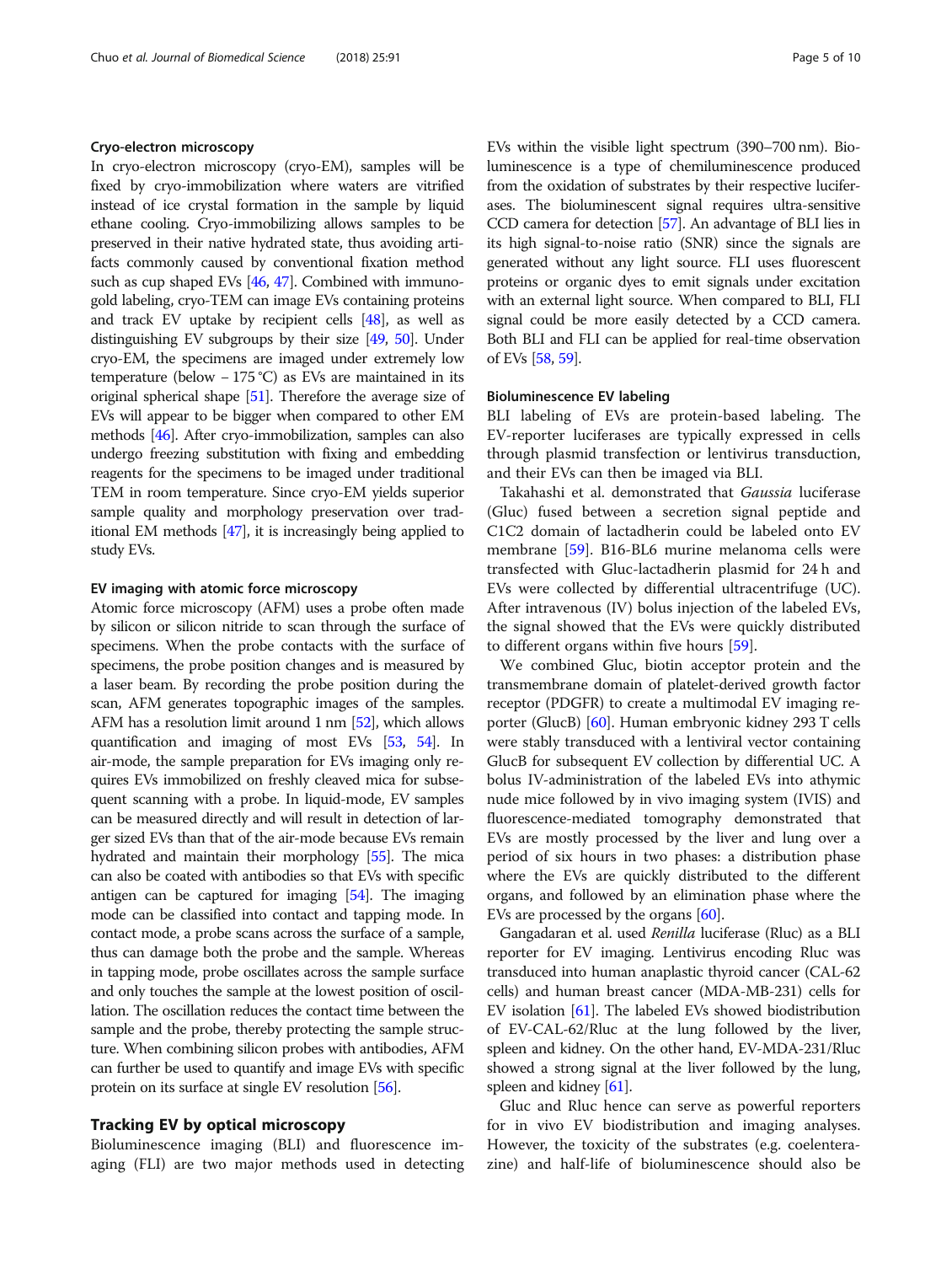taken into consideration for BLI-based, real-time EV tracking [\[62](#page-8-0)–[64\]](#page-8-0).

# Fluorescence EV labeling

Fluorescent protein- and organic dye-based labeling are used to enable FLI EV imaging with excellent spatial resolution under optical microscopy and IVIS.

#### Recombinant protein labeling

Fluorescent proteins like GFP and RFP are fused with EV proteins as reporters for EV imaging. Mittelbrunn et al. first fused CD63 with GFP to analyze cellular uptake of EVs [[31](#page-8-0)]. They generated stable CD63-GFP-expressing Raji B cell and J77 T cells to collect fluorescently labeled EVs. After 16 h EV treatment with CD63-GFP EVs to wildtype J77 T cells or Raji B cells, fluorescent signal was detected on recipient cell surface, indicating that EVs were attaching onto the cell membrane [[31](#page-8-0)]. Suetsugu et al. used a similar strategy and showed that breast cancer cells secrete EVs to lung and induced cancer cell migration [[65](#page-8-0)]. Another study used RFP tagged CD63 to image EV transfer between triple-negative breast cancer (TNBC) and macrophages RAW264.7 [[66](#page-8-0)]. The communication between TNBC and macrophage through EVs causes M2-macrophage polarization and enhances tumor growth and axillary lymph node metastasis in orthotopic tumor models [[66](#page-8-0)]. Yet, labeling EVs with specific EV proteins may limit the tracking to only a few subtypes of EVs expressing the respective markers.

To create a general labeling strategy of EVs with fluorescent proteins, we fused a palmitoylation signal to enhanced green fluorescence protein (PalmGFP) and tandem dimer Tomato (PalmtdTomato) to label the inner membrane leaflet of cells and EVs [[67](#page-8-0)]. By using live-cell confocal microscopy, glioblastoma cells (GBM) and 293 T cells expressing the reporters showed multi-directional EV exchange [\[67](#page-8-0)]. Moreover, the reporters enabled in vivo observation of endogenously released EVs of implanted EL4 thymoma in C57BL/6 mice by multiphoton intravital microscopy (MP-IVM) [[58](#page-8-0)].

Although fluorescent protein labeling methods could serve as versatile EV reporters, the fluorescence intensity depends on protein expression level, the efficiency of EV membrane domain labeling, and the strength of excitation light source. The expression of fluorescent proteins on EV membrane may also affect EV cargo content and uptake due to sterical hindrance, which require further investigations and consideration prior to their use.

# Organic fluorescent dyes

There are many organic fluorescent dyes used for EV labeling. Most of the dyes were initially used to label cell membrane for imaging of cells. The organic dyes generally

combine fluorophores with different functional groups to label the lipid bilayer or proteins of interest on EVs.

DiR and DiD are lipophilic dyes and exhibit a strong fluorescent signal when incorporated into the cytosol [[68](#page-8-0)]. Wiklander et al. used DiR to study EVs by labeling conditioned media from different cell types followed by differential UC, and reported different EV biodistribution pattern based on cell and routes of administration in mice via IVIS [[69](#page-8-0)]. Grange et al. also demonstrated that distributions of mesenchymal stem cell (MSC)-derived EVs were detectable through DiD labeling 24 h post-injection in mice [\[70\]](#page-8-0). PKH67 and PKH26 are also fluorophores with lipophilic carbocyanine. These dyes use aliphatic tails to anchor into lipid bilayer for fluorescence imaging [[71](#page-8-0), [72](#page-9-0)]. The lipophilic PKH dyes have also been used to label EVs to study in vivo properties [[73](#page-9-0), [74\]](#page-9-0).

Octadecyl rhodamine B chloride (R18) is a lipid labeling dye that incorporates into lipid bilayer with its alkyl tails [[75](#page-9-0)]. When first incorporated into the plasma membrane in quenched form, the intensity of R18 fluorescence signal increases as the labeled membrane fuses with unlabeled membrane to dequench R18 [\[76\]](#page-9-0). The percentage of dequenching can hence report EV fusion with cells [[76](#page-9-0)]. Tian et al. used R18 to study fusogenic properties of EVs in PC12 cells and found fusion events in 24 h following EV treatment. Montecalvo et al. also used the same dye to detect bone marrow dendritic cell (BMDC) derived EVs fusing with BMDC within eight minutes following treatment [[76](#page-9-0)].

Other water-soluble fluorophore combined with different functional groups are also applied to label EVs. Alexa Fluor NHS, a fluorescent dye bound with N-hydroxy succinimidyl (NHS) ester, can form covalent bond with amine groups in proteins [\[77\]](#page-9-0). Proteins present on EV lipid membrane can be labeled by Alexa Fluor NHS ester and detected by fluorescence imaging [\[78](#page-9-0)]. Kooijmans et al. used Alexa Fluor 488 to detect uptake of red blood cell-derived EVs by human epidermoid carcinoma cells, and found EVs decorated with EGFR sensitive nanobodies (EGa1-C1C2) could increase its uptake by flow cytometry analysis [\[79](#page-9-0)]. We showed that biotin acceptor protein in GlucB reporter can be further tagged with streptavidin-conjugated Alexa680 to enable fluorescence-mediated tomography (FMT) in mice to study biodistribution of 293 T-derived EVs [\[60\]](#page-8-0).

Carboxyfluorescein diacetate succinimidyl ester (CFDA-SE; Ex/Em 492/517) is cell permeable and binds to intracellular amine group as it is retained in cells following removal of the acetate groups by intracellular esterases [\[80\]](#page-9-0). Escrevente et al. used CFDA-SE to observe energy-dependent endocytosis of EV uptake by SKOV3 cell (ovarian cancer cells) via flow cytometry [[81\]](#page-9-0). CellTracker deep red (CTDR) has a similar function as CFDA-SE but with red light excitation (max. 630 nm) and far-red emission (max. 650 nm). When studying the cell uptake mechanism, CTDR labeled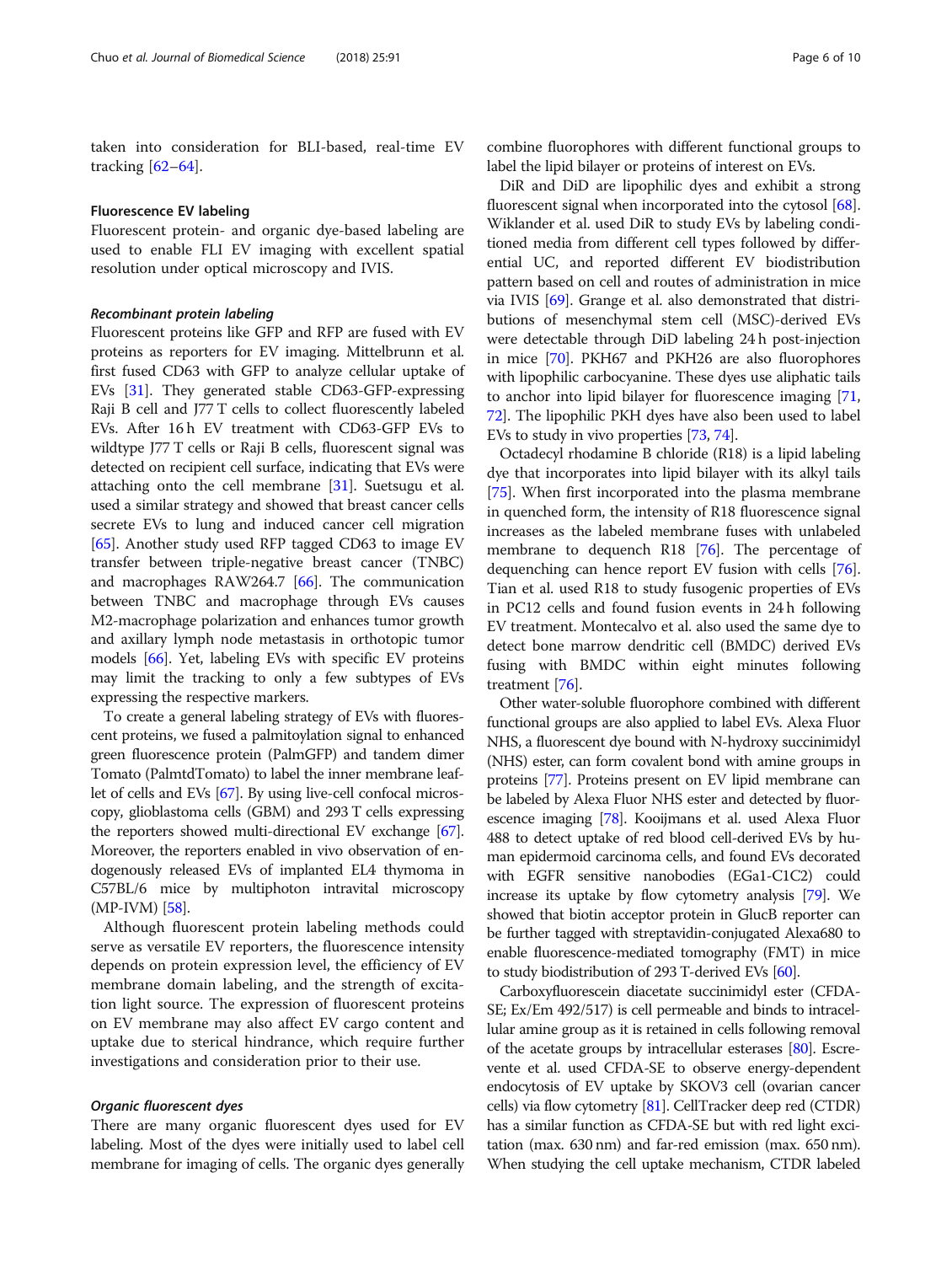239 T-derived EVs can be detected in green fluorescent dye labeled cells by fluorescence microscopic and flow cytometry analyses [\[82\]](#page-9-0). Calcein acetoxymethyl (AM) consists of fluorescent calcein combined with acetoxymethyl group. Calcein AM first penetrates into EVs with AM and is digested by cytosolic esterase to leave calcein as water-soluble fluorophore for FLI. Mantel et al. found calcein-AM could release calcein into RBC-derived EVs for observation using fluorescence microscopy and flow cytometry [\[83\]](#page-9-0).

Fluorescent dyes can provide stable and strong signal for EV imaging. However, popular EV labeling dyes like PKH dyes has been reported to have an in vivo half-life ranging from 5 to  $> 100$  days [\[84](#page-9-0)–[86](#page-9-0)], and dialkylcarbocyanine dyes such as DiR could last for 4 weeks [[87](#page-9-0)]. The persistence of the dyes may mislead the in vivo distribution in longitudinal studies of EVs where the dyes outlast EVs from degradation. Moreover, aggregation and micelle formation of lipophilic dyes may yield false signal of EVs [[67](#page-8-0)]. Nevertheless, the dyes may be useful serving as a tracer to show where the EVs have traversed.

# Clinical imaging tools for EVs imaging

As researchers increasingly focus on EVs as an endogenous therapeutic delivery vehicle for clinical applications, one must be able to track and understand the pharmacokinetics of EVs. Two widely used clinical imaging tools are single photon emission computed tomography (SPECT) and positron emission tomography (PET). SPECT creates images by measuring gamma rays generated from gamma-emitting radioisotopes. By contrast, PET detects gamma ray pairs in an opposite direction when indirectly generated by positron-emitting radionuclide as it undergoes annihilation event with electrons in tissues. A major advantage of radioactive probes lies in its superior tissue penetration depth over visible light reporters.

Hwang et al. used lipophilic <sup>99m</sup>Tc-hexamethylpropyleneamineoxime (99mTc-HMPAO) to label EVs where the contrast agent was first trapped inside the macrophages as glutathione converts <sup>99m</sup>Tc-HMPAO to hydrophilic form, subsequently generating <sup>99m</sup>Tc-HMPAO exosome-mimetic nanovesicles through extrusion [[88](#page-9-0)]. The <sup>99m</sup>Tc-HMPAO-labeled nanovesicles showed a similar morphology and biodistribution pattern in mice as that of natural EVs, which are similarly labeled and collected by differential UC [\[88](#page-9-0)]. Similar method using <sup>99m</sup>Tc-tricarbonyl complex, which binds to histidine [\[89](#page-9-0)], cysteine and methionine on surface proteins of EVs, enabled SPECT/CT imaging of erythrocyte-derived exosomes [\[90\]](#page-9-0). Another radiolabeling method involves the use of indium-111-oxine, which incorporates into exosome membrane with the lipophilic property of oxine [\[91](#page-9-0)]. Morishita et al. also developed an outer-membrane-labeling method using a fusion protein of streptavidin and lactadherin, a protein known to locate to the outer surface of exosomes. The labeled EVs are then treated with  $(3-125I-iodobenzoyl)$  norbiotinamide  $(^{125}I-IBB)$ to label EVs via the biotin-streptavidin interaction [\[92](#page-9-0)]. Other common radioactive iodine, such as  $^{124}$ I, which is a common probe of PET  $[93]$  $[93]$  $[93]$ , or  $^{131}$ I, which can kill and image cancer cells simultaneously [\[94\]](#page-9-0), may also be used to radiolabel EVs in the future.

Magnetic resonance imaging (MRI) is another major molecular imaging technology used for clinical diagnosis. MRI contrast agent such as superparamagnetic iron oxide, which can reduce T2 signal in tissue, are commonly applied to improve signal-to-noise and lesion detectability [\[95](#page-9-0)]. In fact, Hood et al. used electroporation to load 5 nm superparamagnetic iron oxide nanoparticle into EVs, and demonstrated that the labeling did not affect their size and biodistribution in lymph nodes when compared to that of Dil labeled EVs in mice [[96](#page-9-0), [97\]](#page-9-0). Of note, since the electroporation method was also being used for cell or liposome fusion [[98,](#page-9-0) [99\]](#page-9-0), it may also cause EV fusion and affect their morphology. To avoid this caveat, an alternative EV labeling method employs cellular endocytosis of contrast agent. Hu et al. used ultra-small superparamagnetic iron oxide nanoparticles (USPIO, 4–6 nm) to label adipose stem cell through pinocytosis [[100\]](#page-9-0). The internalized USPIO were then accumulated in MVB and released as USPIO-labeled EVs [[101\]](#page-9-0). This method thus avoids EV fusion caused by electroporation, and tracks EVs release from implanted USPIO-labeled cells.

Although using SPECT, PET, MRI imaging system may provide good imaging depth, it is important to note that these labeling compounds have longer half-life than EVs and thus may generate signal even after EVs are degraded  $[88, 96]$  $[88, 96]$  $[88, 96]$ .

# Conclusions

EVs imaging plays a pivotal role in studying biological phenomena such as cancers [\[102\]](#page-9-0) and neuronal diseases [[103](#page-9-0)]. As researchers utilize various reporters to monitor EVs, it is paramount to consider each reporter's property in relation to that of EVs. It is also important to mitigate false positive EV signal from EV labeling, as well as to characterize true spatiotemporal property of EV but not the imaging agents. With progressively discovered information on EV biology and composition, new imaging methods may be developed to enable accurate, long-term imaging of EVs for preclinical and clinical settings.

#### Abbreviations

AF4: asymmetric flow field-flow fraction; AFM: atomic force microscopy; AM: acetoxymethyl; ARRDC1: arrestin domain-containing protein 1; BLI: bioluminescence imaging; BMDC: bone marrow dendritic cell; CCD: charge-couple device; CFDA-SE: carboxyfluorescein diacetate succinimidyl ester; Cryo-EM: cryo-electron microscopy; CTDR: CellTracker deep red; CTZ: coelenterazine; ECM: extracellular matrix; EGFP: enhanced green fluorescence protein; EGFR: epidermal growth factor receptor;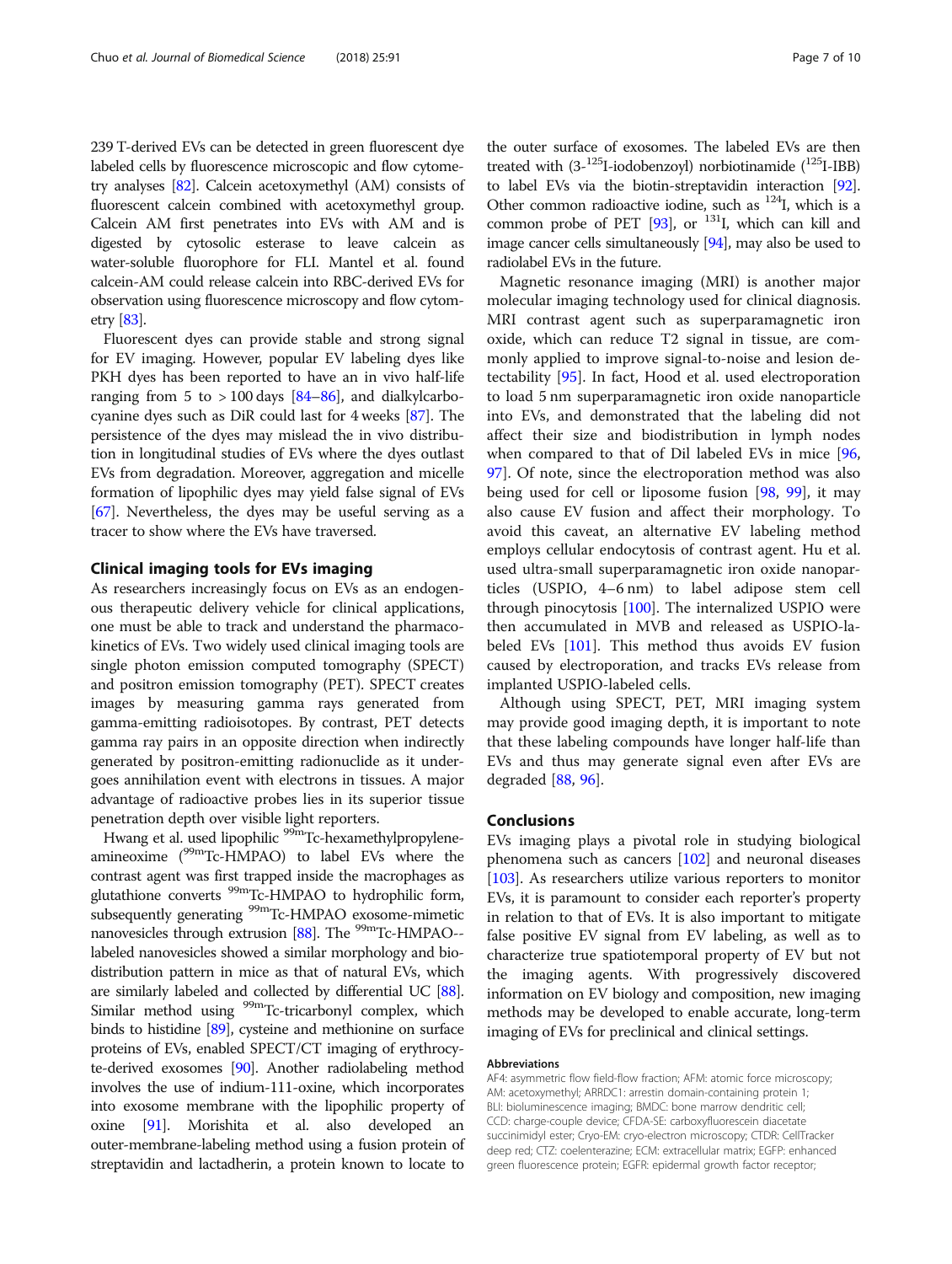<span id="page-7-0"></span>ES: embryonic stem cell; ESCRT: Endosomal sorting complex required for transport; EVs: Extracellular vesicles; Exo-L: large exosome; Exo-S: Small exosome; FLI: Fluorescence imaging; FMT: Fluorescence-mediated tomography; GFP: green fluorescent protein; Gluc: Gaussia luciferase; HEK293T: human embryonic kidney cells 293 T; HPC: hematopoietic progenitor cell; HUVAC: human umbilical vein endothelial cell; ILVs: Intraluminal vesicles; IVIS: in vivo imaging system; MP-IVM: multiphoton intravital microscopy; MRI: magnetic resonance imaging; MS: mass spectrometer; MSCs: mesenchymal stromal cells; MT1-MMP: cargo delivery of membrane-type 1 matrix metalloprotease; MVB: multivesicular body; NHS: Nhydroxy succinimidyl; NRK: normal rat kidney; OVA: chicken egg ovalbumin; Palm: Palmitoylation; PET: positron emission tomography; PLS: pomegranatelike structures; RFP: red fluorescent protein; Rluc: Renilla luciferase; RPE-1: retinal pigmented epithelial cells; SEM: scanning electron microscopy; SNARE: soluble N-ethylmaleimide-sensitive-factor attachment protein receptor; SNR: signal-to-noise ratio; SPECT: single photon emission computed tomography; tdTomato: tandem dimer Tomato; TEM: transmission electron microscopy; TNBC: triple-negative breast cancer; Tsg101: tumor susceptibility gene 101; TSPAN4: tetraspanin-4; UC: ultracentrifuge; USPIO: ultrasmall superparamagnetic iron oxide nanoparticles; VAMP: vesicle-associated membrane protein; <sup>125</sup>I-IBB: (3-<sup>125</sup>I-iodobenzoyl) norbiotinamide; <sup>99m</sup>Tc-HMPAO: 99mTc- hexamethylpropylene-amineoxime

#### Acknowledgements

We would like to thank Ms. Jade Syuan Wu for help preparing the schematics for the EV subpopulations, EV labeling methods and EV size comparison with the different microscopy resolutions.

#### Availability of data and material

Not applicable.

# Funding

This work was supported by Ministry of Science and Technology (MOST) grants 104–2320-B-007-005-MY2 (C.P.L.), 106–2320-B-007-004-MY3 (C.P.L.), and Academia Sinica Innovative Materials and Analysis Technology Exploration (i-MATE) Program AS-iMATE-107-33 (C.P.L.).

## Authors' contributions

S.T.C. composed the Introduction, EV imaging by bioluminescent and fluorescent reporters. J.C.C. prepared EV imaging by EMs, AFM, SPECT, MRI and the Conclusions. C.P.L. conceived and coordinated the review, prepared the Abstract, and helped to edit the manuscript. All authors read and approved the final manuscript.

# Ethics approval and consent to participate

Not applicable.

#### Consent for publication

Not applicable.

#### Competing interests

The authors declare that they have no competing interests.

# Publisher's Note

Springer Nature remains neutral with regard to jurisdictional claims in published maps and institutional affiliations.

#### Author details

<sup>1</sup>Institute of Atomic and Molecular Sciences, Academia Sinica, No. 1, Roosevelt Rd., Sec. 4, Taipei 10617, Taiwan. <sup>2</sup>Chemical Biology and Molecular Biophysics Program, Taiwan International Graduate Program, Academia Sinica, Taipei, Taiwan. <sup>3</sup>Genome and Systems Biology Degree Program, National Taiwan University and Academia Sinica, Taipei, Taiwan.

# Received: 21 September 2018 Accepted: 13 December 2018 Published online: 24 December 2018

## References

1. Harding C. Receptor-mediated endocytosis of transferrin and recycling of the transferrin receptor in rat reticulocytes. J Cell Biol. 1983;97(2):329–39.

- 3. Valadi H, Ekström K, Bossios A, Sjöstrand M, Lee JJ, Lötvall JO. Exosomemediated transfer of mRNAs and microRNAs is a novel mechanism of genetic exchange between cells. Nat Cell Biol. 2007;9(6):654–9.
- 4. Al-Nedawi K, Meehan B, Micallef J, Lhotak V, May L, Guha A, et al. Intercellular transfer of the oncogenic receptor EGFRvIII by microvesicles derived from tumour cells. Nat Cell Biol. 2008;10(5):619–24.
- 5. Al-Nedawi K, Meehan B, Kerbel RS, Allison AC, Rak J. Endothelial expression of autocrine VEGF upon the uptake of tumor-derived microvesicles containing oncogenic EGFR. Proc Natl Acad Sci U S A. 2009;106(10):3794–9.
- 6. Ratajczak J, Miekus K, Kucia M, Zhang J, Reca R, Dvorak P, et al. Embryonic stem cell-derived microvesicles reprogram hematopoietic progenitors: evidence for horizontal transfer of mRNA and protein delivery. Leukemia. 2006;20(5):847–56.
- 7. Raposo G. B lymphocytes secrete antigen-presenting vesicles. J Exp Med. 1996;183(3):1161–72.
- 8. Stoorvogel W, Strous GJ, Geuze HJ, Oorschot V, Schwartz AL. Late endosomes derive from early endosomes by maturation. Cell. 1991;65(3):417–27.
- 9. Griffiths G, Hoflack B, Simons K, Mellman I, Kornfeld S. The mannose 6 phosphate receptor and the biogenesis of lysosomes. Cell. 1988;52(3):329–41.
- 10. Grecchi S, Malatesta M. Visualizing endocytotic pathways at transmission electron microscopy via diaminobenzidine photo-oxidation by a fluorescent cell-membrane dye. Eur J Histochem. 2014;58(4):2449.
- 11. Razi M, Futter CE, Distinct roles for Tsg101 and Hrs in multivesicular body formation and inward vesiculation. Mol Biol Cell. 2006;17(8):3469–83.
- 12. Hsu C, Morohashi Y, Yoshimura S, Manrique-Hoyos N, Jung S, Lauterbach MA, et al. Regulation of exosome secretion by Rab35 and its GTPaseactivating proteins TBC1D10A-C. J Cell Biol. 2010;189(2):223–32.
- 13. Colombo M, Moita C, van Niel G, Kowal J, Vigneron J, Benaroch P, et al. Analysis of ESCRT functions in exosome biogenesis, composition and secretion highlights the heterogeneity of extracellular vesicles. J Cell Sci. 2013;126(Pt 24):5553–65.
- 14. Pols MS, Klumperman J. Trafficking and function of the tetraspanin CD63. Exp Cell Res. 2009;315(9):1584–92.
- 15. Zhang H, Freitas D, Kim HS, Fabijanic K, Li Z, Chen H, et al. Identification of distinct nanoparticles and subsets of extracellular vesicles by asymmetric flow field-flow fractionation. Nat Cell Biol. 2018;20(3):332–43.
- 16. Fraunhofer W, Winter G. The use of asymmetrical flow field-flow fractionation in pharmaceutics and biopharmaceutics. Eur J Pharm Biopharm. 2004;58(2):369–83.
- 17. Nabhan JF, Hu R, Oh RS, Cohen SN, Lu Q. Formation and release of arrestin domain-containing protein 1-mediated microvesicles (ARMMs) at plasma membrane by recruitment of TSG101 protein. Proc Natl Acad Sci U S A. 2012.
- 18. Hammarstedt M, Garoff H. Passive and active inclusion of host proteins in human immunodeficiency virus type 1 gag particles during budding at the plasma membrane. J Virol. 2004;78(11):5686–97.
- 19. Kowal J, Arras G, Colombo M, Jouve M, Morath JP, Primdal-Bengtson B, et al. Proteomic comparison defines novel markers to characterize heterogeneous populations of extracellular vesicle subtypes. Proc Natl Acad Sci. 2016;113(8): E968–77.
- 20. Li B, Antonyak MA, Zhang J, Cerione RA. RhoA triggers a specific signaling pathway that generates transforming microvesicles in cancer cells. Oncogene. 2012:1–10.
- 21. Sedgwick AE, Clancy JW, Olivia Balmert M, D'Souza-Schorey C. Extracellular microvesicles and invadopodia mediate non-overlapping modes of tumor cell invasion. Sci Rep. 2015;5:14748.
- 22. Wolf K, Mazo I, Leung H, Engelke K, von Andrian UH, Deryugina EI, et al. Compensation mechanism in tumor cell migration: mesenchymalamoeboid transition after blocking of pericellular proteolysis. J Cell Biol. 2003;160(2):267–77.
- 23. Clancy JW, Sedgwick A, Rosse C, Muralidharan-Chari V, Raposo G, Method M, et al. Regulated delivery of molecular cargo to invasive tumour-derived microvesicles. Nat Commun. 2015;6:6919.
- 24. Weigelin B, Bakker GJ, Friedl P. Intravital third harmonic generation microscopy of collective melanoma cell invasion: principles of interface guidance and microvesicle dynamics. Intravital. 2012;1(1):32–43.
- 25. Muralidharan-Chari V, Clancy J, Plou C, Romao M, Chavrier P, Raposo G, et al. ARF6-regulated shedding of tumor cell-derived plasma membrane microvesicles. Curr Biol. 2009;19(22):1875–85.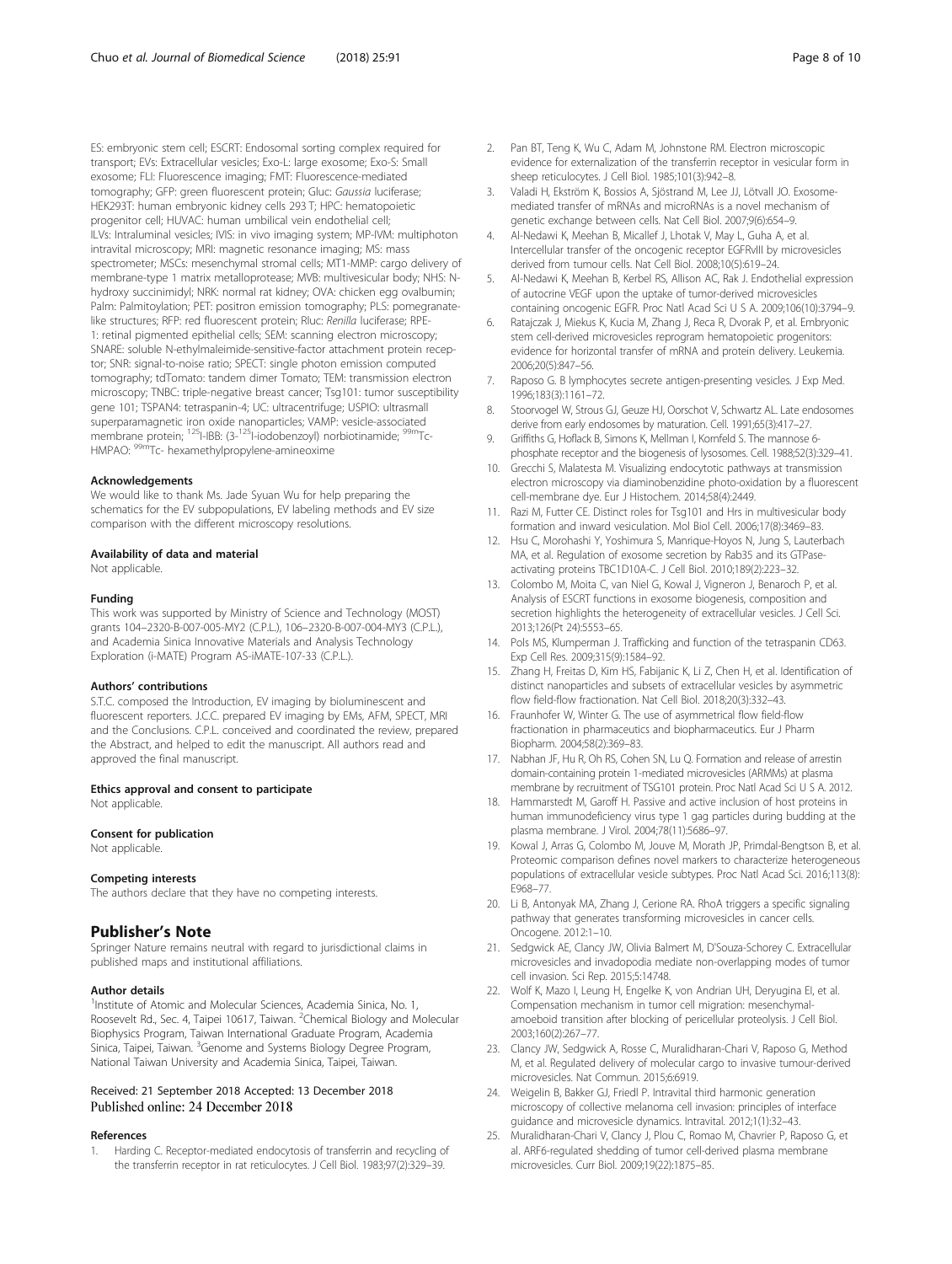- <span id="page-8-0"></span>26. Sabeh F, Ota I, Holmbeck K, Birkedal-Hansen H, Soloway P, Balbin M, et al. Tumor cell traffic through the extracellular matrix is controlled by the membrane-anchored collagenase MT1-MMP. J Cell Biol. 2004;167(4):769–81.
- 27. Ma L, Li Y, Peng J, Wu D, Zhao X, Cui Y, et al. Discovery of the migrasome, an organelle mediating release of cytoplasmic contents during cell migration. Cell Res. 2015;25(1):24–38.
- 28. Feng D, Zhao WL, Ye YY, Bai XC, Liu RQ, Chang LF, et al. Cellular internalization of exosomes occurs through phagocytosis. Traffic. 2010;11(5): 675–87.
- 29. Morelli AE, Larregina AT, Shufesky WJ, Sullivan ML, Stolz DB, Papworth GD, et al. Endocytosis, intracellular sorting, and processing of exosomes by dendritic cells. Blood. 2004;104(10):3257–66.
- 30. Fabbri M, Paone A, Calore F, Galli R, Gaudio E, Santhanam R, et al. MicroRNAs bind to toll-like receptors to induce prometastatic inflammatory response. Proc Natl Acad Sci U S A. 2012;109(31):E2110–6.
- 31. Mittelbrunn M, Gutierrez-Vazquez C, Villarroya-Beltri C, Gonzalez S, Sanchez-Cabo F, Gonzalez MA, et al. Unidirectional transfer of microRNA-loaded exosomes from T cells to antigen-presenting cells. Nat Commun. 2011;2:282.
- 32. Akers JC, Ramakrishnan V, Kim R, Phillips S, Kaimal V, Mao Y, et al. miRNA contents of cerebrospinal fluid extracellular vesicles in glioblastoma patients. J Neuro-Oncol. 2015;123(2):205–16.
- 33. Fuhrmann G, Serio A, Mazo M, Nair R, Stevens MM. Active loading into extracellular vesicles significantly improves the cellular uptake and photodynamic effect of porphyrins. J Control Release. 2015;205:35–44.
- 34. Hirsova P, Ibrahim SH, Krishnan A, Verma VK, Bronk SF, Werneburg NW, et al. Lipid-induced signaling causes release of inflammatory extracellular vesicles from hepatocytes. Gastroenterology. 2016;150(4):956–67.
- 35. Peak TC, Praharaj PP, Panigrahi GK, Doyle M, Su Y, Schlaepfer IR, et al. Exosomes secreted by placental stem cells selectively inhibit growth of aggressive prostate cancer cells. Biochem Biophys Res Commun. 2018; 499(4):1004–10.
- 36. Pospichalova V, Svoboda J, Dave Z, Kotrbova A, Kaiser K, Klemova D, et al. Simplified protocol for flow cytometry analysis of fluorescently labeled exosomes and microvesicles using dedicated flow cytometer. Journal of Extracellular Vesicles. 2015;4(2015):1–15.
- 37. Minciacchi VR, You S, Spinelli C, Morley S, Zandian M, Aspuria P-J, et al. Large oncosomes contain distinct protein cargo and represent a separate functional class of tumor-derived extracellular vesicles. Oncotarget. 2015; 6(13):11327–41.
- 38. Lobb RJ, Becker M, Wen SW, Wong CS, Wiegmans AP, Leimgruber A, et al. Optimized exosome isolation protocol for cell culture supernatant and human plasma. J Extracell Vesicles. 2015;4:27031.
- 39. Dickens AM, Tovar YRLB, Yoo SW, Trout AL, Bae M, Kanmogne M, et al. Astrocyte-shed extracellular vesicles regulate the peripheral leukocyte response to inflammatory brain lesions. Sci Signal. 2017;10(473):eaai7696.
- 40. Park YH, Shin HW, Jung AR, Kwon OS, Choi YJ, Park J, et al. Prostate-specific extracellular vesicles as a novel biomarker in human prostate cancer. Sci Rep. 2016;6:1–8.
- 41. Szempruch AJ, Sykes SE, Kieft R, Dennison L, Becker AC, Gartrell A, et al. Extracellular vesicles from Trypanosoma brucei mediate virulence factor transfer and cause host Anemia. Cell. 2016;164(1–2):246–57.
- 42. Nguyen DB, Thuy Ly TB, Wesseling MC, Hittinger M, Torge A, Devitt A, et al. Characterization of microvesicles released from human red blood cells. Cell Physiol Biochem. 2016;38(3):1085–99.
- 43. Wu Y, Deng W, Ii DJK. Exosomes: improved methods to characterize their morphology. RNA content, and surface protein biomarkers. 2015:6631–42.
- 44. Kondratov KA, Petrova TA, Yu Mikhailovskii V, Ivanova AN, Kostareva AA, Fedorov AV. A study of extracellular vesicles isolated from blood plasma conducted by low-voltage scanning Electron microscopy. Cell and Tissue BiologyV Fedorov. 2017;11(3):181–90.
- 45. Shao H, Chung J, Balaj L, Charest A, Bigner DD, Carter BS, et al. Protein typing of circulating microvesicles allows real-time monitoring of glioblastoma therapy. Nat Med. 2012;18(12):1835–40.
- 46. Chernyshev VS, Rachamadugu R, Tseng YH, Iii LFP, Bernard PS. Skliar M. Size and shape characterization of hydrated and desiccated exosomes. 2015: 3285–301.
- 47. Choi H, Mun JY. Structural Analysis of Exosomes Using Different Types of Electron Microscopy. 2017;47(3):171–5.
- 48. György B, Sage C, Indzhykulian AA, Scheffer DI, Brisson AR, Tan S, et al. Rescue of Hearing by gene delivery to inner-ear hair cells using exosomeassociated AAV. Mol Ther. 2017;25(2):379–91.
- 49. Linares R, Tan S, Gounou C, Arraud N, Brisson AR. High-speed centrifugation induces aggregation of extracellular vesicles. Journal of Extracellular Vesicles. 2015;4(1):29509-15.
- 50. Höög JL. Lötvall J. Diversity of extracellular vesicles in human ejaculates revealed by cryo-electron microscopy. 2015;3078.
- 51. Na K, Biran I, Aharon A, Brenner B, Talmon Y. A direct-imaging cryo-EM study of shedding extracellular vesicles from leukemic monocytes. J Struct Biol. 2017;198(3):177–85.
- 52. Klinov D, Magonov S. True molecular resolution in tapping-mode atomic force microscopy with high-resolution probes. Appl Phys Lett. 2004;84(14): 2697–9.
- 53. Afm UC, Sharma S, Rasool HI, Palanisamy V, Mathisen C, Schmidt ЌM, et al. Structural-mechanical characterization of nanoparticle exosomes in human saliva. Using Correlative AFM, FESEM, and Force Spectroscopy. 2010;4(4): 1921–6.
- 54. Yuana Y, Oosterkamp TH, Bahatyrova S, Ashcroft B, Garcia Rodriguez P, Bertina RM, et al. Atomic force microscopy: a novel approach to the detection of nanosized blood microparticles. J Thromb Haemost. 2010;8(2): 315–23.
- 55. Hardij J, Cecchet F, Berquand A, Gheldof D, Chatelain C, Mullier F, et al. Characterisation of tissue factor-bearing extracellular vesicles with AFM: Comparison of air-tapping-mode AFM and liquid peak force AFM. J Extracell Vesicl. 2013;2(1):21045-53.
- 56. Sharma S, Gillespie BM, Palanisamy V, Gimzewski JK. Quantitative Nanostructural and single-molecule force spectroscopy biomolecular analysis of human-saliva-derived exosomes. Langmuir. 2011;27(23):14394– 400.
- 57. Rice BW, Cable MD, Nelson MB. In vivo imaging of light-emitting probes. J Biomed Opt. 2001;6(4):432–40.
- 58. Lai CP, Kim EY, Badr CE, Weissleder R, Mempel TR, Tannous BA, et al. Visualization and tracking of tumour extracellular vesicle delivery and RNA translation using multiplexed reporters. Nat Commun. 2015;6:7029.
- Takahashi Y, Nishikawa M, Shinotsuka H, Matsui Y, Ohara S, Imai T, et al. Visualization and in vivo tracking of the exosomes of murine melanoma B16-BL6 cells in mice after intravenous injection. J Biotechnol. 2013;165(2): 77–84.
- 60. Lai CP, Mardini O, Ericsson M, Prabhakar S, Maguire C, Chen JW, et al. Dynamic biodistribution of extracellular vesicles in Vivo Using a multimodal imaging reporter. ACS Nano. 2014;8(1):483-94.
- 61. Gangadaran P, Li XJ, Lee HW, Oh JM, Kalimuthu S, Rajendran RL, et al. A new bioluminescent reporter system to study the biodistribution of systematically injected tumor-derived bioluminescent extracellular vesicles in mice. Oncotarget. 2017;8(66):109894–914.
- 62. Bhaumik S, Gambhir SS. Optical imaging of Renilla luciferase reporter gene expression in living mice. Proc Natl Acad Sci U S A. 2002;99(1):377–82.
- 63. Morse D, Tannous BA. A water-soluble Coelenterazine for sensitive in vivo imaging of coelenterate luciferases. Mol Ther. 2012;20(4):692–3.
- 64. Woo J, von Arnim AG. Mutational optimization of the coelenterazinedependent luciferase from Renilla. Plant Methods. 2008;4:23.
- 65. Atsushi Suetsugu KH, Saji S, Moriwaki H, Ochiya T, Hoffman RM. Imaging exosome transfer from breast cancer cells to stroma at metastatic sites in orthotopic nude-mouse models. Adv Drug Deliv Rev. 2013;65:383–90.
- 66. Piao YJ, Kim HS, Hwang EH, Woo J, Zhang M, Moon WK. Breast cancer cellderived exosomes and macrophage polarization are associated with lymph node metastasis. Oncotarget. 2018;9(7):7398–410.
- 67. Wallace PK, Tario JD Jr, Fisher JL, Wallace SS, Ernstoff MS, Muirhead KA. Tracking antigen-driven responses by flow cytometry: monitoring proliferation by dye dilution. Cytometry A. 2008;73(11):1019–34.
- 68. Heinrich L, Freyria AM, Melin M, Tourneur Y, Maksoud R, Bernengo JC, et al. Confocal laser scanning microscopy using dialkylcarbocyanine dyes for cell tracing in hard and soft biomaterials. J Biomed Mater Res B Appl Biomater. 2007;81(1):153–61.
- 69. Wiklander OP, Nordin JZ, O'Loughlin A, Gustafsson Y, Corso G, Mager I, et al. Extracellular vesicle in vivo biodistribution is determined by cell source, route of administration and targeting. J Extracell Vesicles. 2015;4:26316.
- 70. Grange C, Tapparo M, Bruno S, Chatterjee D, Quesenberry P, Tetta C, et al. Biodistribution of mesenchymal stem cell-derived extracellular vesicles in a model of acute kidney injury monitored by optical imaging. Int J Mol Med. 2014;33(5):1055-63.
- 71. Fick J, Barker FG 2nd, Dazin P, Westphale EM, Beyer EC, Israel MA. The extent of heterocellular communication mediated by gap junctions is